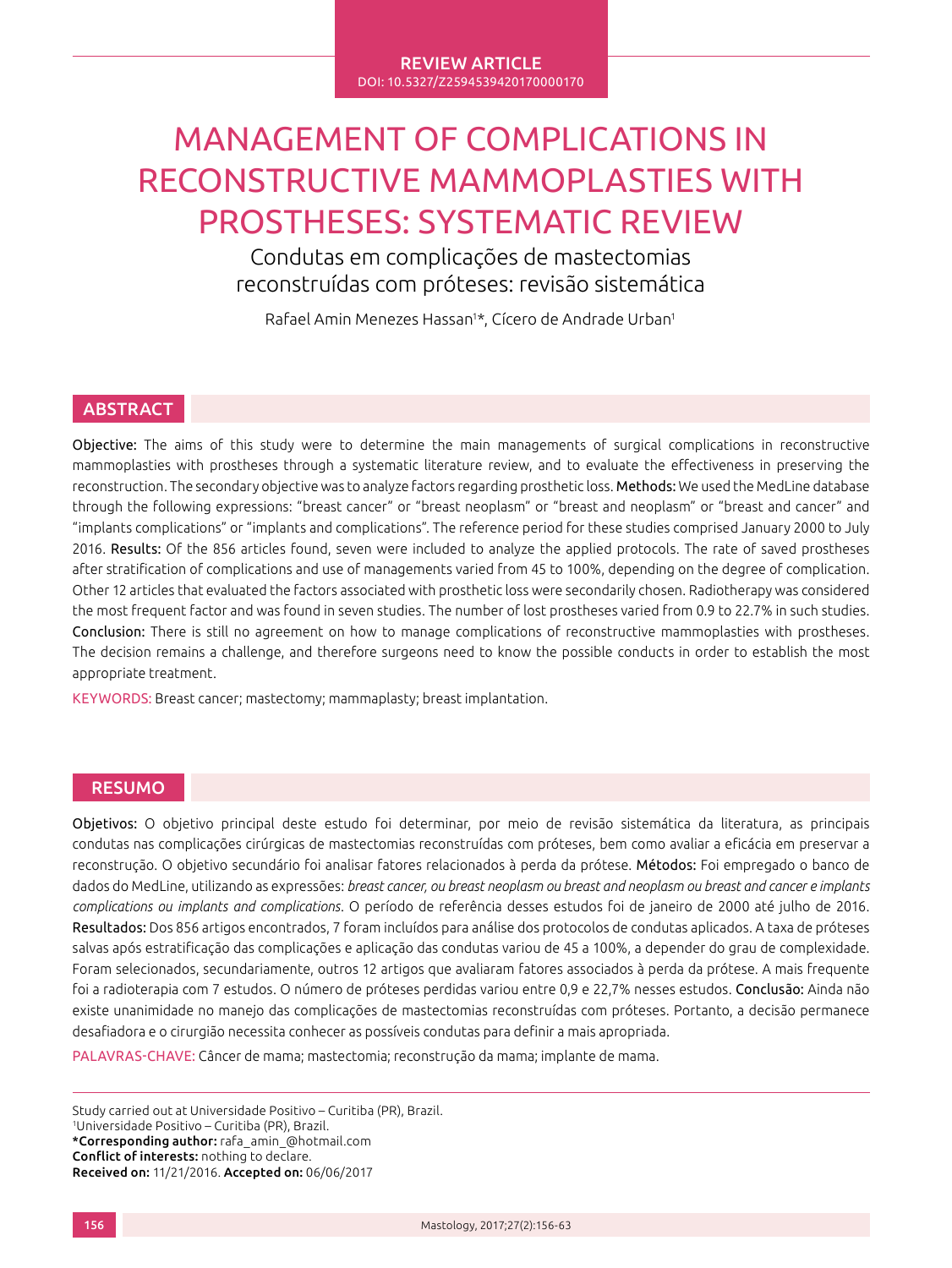## **INTRODUCTION**

Breast cancer surgical treatment is divided into two great groups: conservative surgeries and mastectomies. Both of them have similar and well-established oncological safety defined in medical literature<sup>1,2</sup>. The improvement of reconstructive techniques, concomitant to the technological prosthetic evolution, enabled less morbid surgeries, without changing survival<sup>3-6</sup>. The choice for mastectomies became more popular in the last decades because they have been assuming a less damaging character throughout time<sup>7</sup>.

The cosmetic advantages of reconstruction with prosthesis provide the patient a positive impact on psychosocial aspects, organ functionality, and quality of life<sup>8,9</sup>. They explain the increasing number of indications, even after the increased costs attributed to post-mastectomy reconstruction $10,11$ .

Although patients' satisfaction is above 85% in reconstructive surgeries with implants<sup>12</sup>, no managements protocols regarding its complications have been established yet. Understanding the mechanisms associated with reconstructive failures and establishing criteria may lead to better cosmetic results.

The main purpose of this study was to review, in the medical literature, the protocols of managements of surgical complications in reconstructive mammoplasties with permanent implants and/or tissue expanders.

## **METHODS**

The study evaluated, through the literature systematic review, women who underwent reconstructive mastectomy with temporary or permanent implants. The two authors selected the studies in MedLine database. The terms used were:

- 1. "breast cancer" or "breast neoplasm" or "breast and neoplasm" or "breast and cancer"; and
- 2. "implants complications" or "implants and complications".

Inclusion criteria were:

- studies presenting their own results;
- patients who underwent mastectomy and reconstructive surgery with implants;
- papers published between January 2000 to July 2016;
- investigations carried out only in humans;
- female participants;
- 18 years old or older; and
- papers written in English.

The preliminary research was carried out in July 2016 and resulted in 854 articles. After applying the inclusion criteria, only 330 articles were left for title evaluation. Papers with disagreement between the authors were separated for discussion until a consensus was achieved, which was divided into refusal or inclusion. Then, irrelevant or doubled articles were excluded, resulting in 62 studies for complete text analysis. From then on, the studies were separated into three groups:

- 1. excluded: if it did not approach the complications and losses of prostheses;
- 2. data direct extraction: if it presents management protocols for treatment of reconstructions complications and prosthesis outcomes;
- 3. data indirect analysis: if it did not satisfy any of the two previous criteria.

Forty-five studies were excluded, in which 6 were chosen for data direct analysis and 11 for data indirect extraction. A study that was mentioned in the reviewed studies was later included in the direct analysis group due to its relevance for the theme, resulting in 7 papers for direct analysis and 11 papers for indirect ones.

## **RESULTS**

Seven studies had their management protocols evaluated on different kinds of complications, mainly prosthesis infection and exposure. Published between 2003 and 2013, they were all retrospective studies. The isolation of *staphylococcus* and *streptococcus* cultures in breast wounds was the most common factor found in prosthetic complications. This fact was associated with surgical failure in three of seven studies and then with radiotherapy (two studies). The classification of the infection degree was performed in all seven studies; and even though this stratification was not uniform, the advanced level was among the main causes of prosthetic loss. In four studies, the severity of infection implicated in removal of the prosthesis and late reconstruction, in case the patient desired so $13-19$ . The rate of saved prostheses after stratification of complications — including the use of the same prosthesis or its replacement by another device — varied from 45 to 100%. Differences in complications' stratification are included in Table 1. The suggested managements and rates of "saved" prostheses are seen in Table 2.

The eleven studies chosen for indirect analysis did not present a specific management protocol for patients with surgical complications; however, they evaluated the relation between surgical complication and prosthetic loss. Two of these studies were prospective and assessed complications during a six-week period of follow-up while the others evaluated from postoperative 30 days to 3 years. The total "n" of patients who underwent a reconstructive surgery, either with prosthesis or expander, in the indirect analysis studies was 15,353. The main factors associated with prosthetic loss were:

- radiotherapy (7 studies);
- lymph node condition (2 studies); and
- surgeon's experience (2 studies).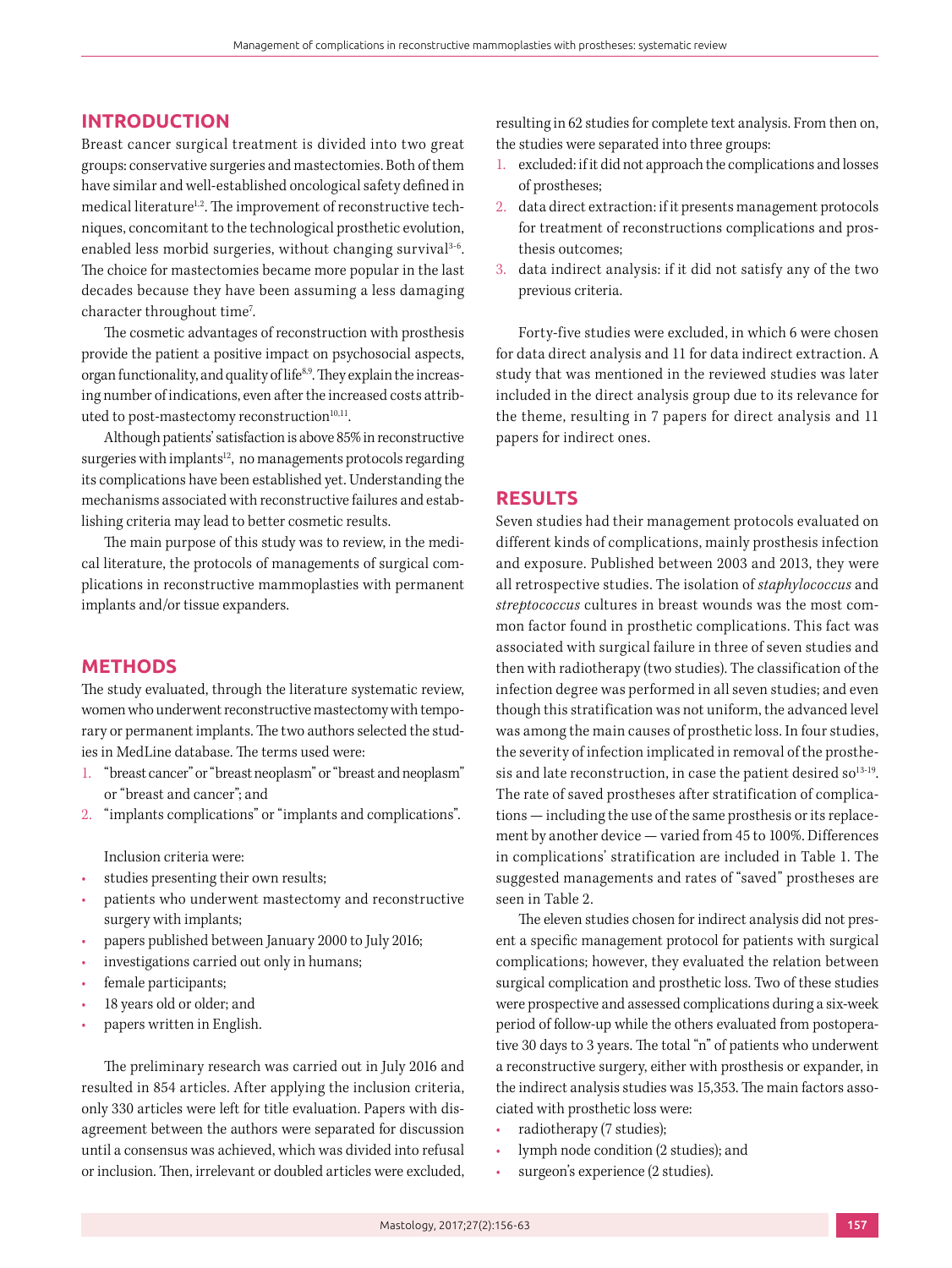The number of prostheses lost ranged between 0.9 and 22.7% in the studies (Table  $3)^{20-30}$ .

# **DISCUSSION**

Mastectomies reconstructed with prostheses preserve the patients' quality of life. However, we need to understand the mechanisms associated with reconstruction failures in order to increase the number of excellent results<sup>31</sup>. The main kinds of early complications include infection, exposure, and extrusion.

Their consequences vary from simple local dressings to the need of antibiotic administration, hospitalization or even prosthetic removal, compromising the expected result and afflictions due to an additional morbidity to the previous oncological disease. The threshold separating several managements in these situations is not unanimous, considering it is very influenced by their complication degree and the experience of each surgeon $12$ .

Spear et al.18 have created a management protocol divided according to the kind of complication. In 2010, the same authors published an update with a larger number of cases<sup>17</sup>. In both

#### Table 1. Stratification of complications.

| First author,<br>reference,<br>and year of<br>publication* | <b>Title</b>                                                                                                                                        | Study type    | <b>Review</b><br>period | <b>Stratification of complications</b>                                                                                                                                                                                                                                                                                                                                                                                                                                                                            |
|------------------------------------------------------------|-----------------------------------------------------------------------------------------------------------------------------------------------------|---------------|-------------------------|-------------------------------------------------------------------------------------------------------------------------------------------------------------------------------------------------------------------------------------------------------------------------------------------------------------------------------------------------------------------------------------------------------------------------------------------------------------------------------------------------------------------|
| Reish <sup>13</sup> , 2013                                 | Infection following implant-<br>based reconstruction in<br>1952 consecutive breast<br>reconstructions: salvage rates<br>and predictors of success.  | Retrospective | 2004 to 2010            | Clinical opinion on the infection degree<br>(erythema, fever degree, leukocytes, and use of<br>acellular matrix), of the quality of remaining flap<br>and patient's desire.                                                                                                                                                                                                                                                                                                                                       |
| Peled <sup>14</sup> , 2012                                 | Long-term reconstructive<br>outcomes after expander-<br>implant breast reconstruction<br>with serious infectious or<br>wound-healing complications. | Retrospective | 2005 to 2007            | Infection regardless the level of any healing<br>problem of the operative wound that requires<br>unplanned surgical intervention.                                                                                                                                                                                                                                                                                                                                                                                 |
| Prince <sup>15</sup> , 2012                                | Prosthesis salvage in<br>breast reconstruction<br>patients with periprosthetic<br>infection and exposure                                            | Retrospective | 2002 to 2008            | Severe infection (free pus with bad smell or<br>signs and symptoms of local or systemic severe<br>inflammation) versus without severe infection.<br>Exposed prostheses were analyzed according to<br>the infection degree or associated contamination.                                                                                                                                                                                                                                                            |
| Bennett <sup>16</sup> , 2011                               | Management of exposed,<br>infected implant-based<br>breast reconstruction and<br>strategies for salvage                                             | Retrospective | 1989 to 2009            | Severe infection (edema, heat and erythema<br>and progressive systemic signals or culture<br>microorganisms); versus mild infection. The<br>exposure condition was classified in intact skin.<br>exposure risk, and exposed implant.                                                                                                                                                                                                                                                                              |
| Spear <sup>17</sup> , 2010                                 | Management of the<br>infected or exposed<br>breast prosthesis: a<br>single surgeon's 15-year<br>experience with 69 patients                         | Retrospective | 1993 to 2008            | Division into 7 groups: G1. Mild infection (edema,<br>heat and cellulitis, without pus drainage and<br>with antibiotic response); G2. Severe infection<br>(edema, heat and cellulitis that do not respond<br>to antibiotics, pus drainage, positive culture or<br>severe systemic signs; G3. Exposure threat; G4.<br>Exposure threat with mild infection; G5. Exposure<br>threat with severe infection; G6. Exposed<br>prosthesis with or without mild infection. G7.<br>Exposed prosthesis and severe infection. |
| Spear <sup>18</sup> , 2004                                 | The infected or exposed<br>breast implant: management<br>and treatment strategies.                                                                  | Retrospective | 1990 to 2002            | Division into 7 groups: G1. Mild infection (edema,<br>heat and cellulitis, without pus drainage and<br>with antibiotic response); G2. Severe infection<br>(edema, heat and cellulitis that do not respond<br>to antibiotics, pus drainage, positive culture or<br>severe systemic signs; G3. Threat exposure; G4.<br>Threat exposure with mild infection; G5. Threat<br>exposure with severe infection; G6. Exposed<br>prosthesis with or without mild infection. G7.<br>Exposed prosthesis and severe infection. |
| Yii <sup>19</sup> , 2003                                   | Salvage of infected<br>expander prostheses in<br>breast reconstruction.                                                                             | Retrospective | 1995 to 2000            | Implant infection of was defined as the presence<br>of purulent secretion around the prosthesis and/<br>or bacteria growth in wound cultures. All the<br>suspected cases underwent antibiotic therapy<br>with exclusion of those with improvement.                                                                                                                                                                                                                                                                |

\*Associated with recurrent infection; G: Degree.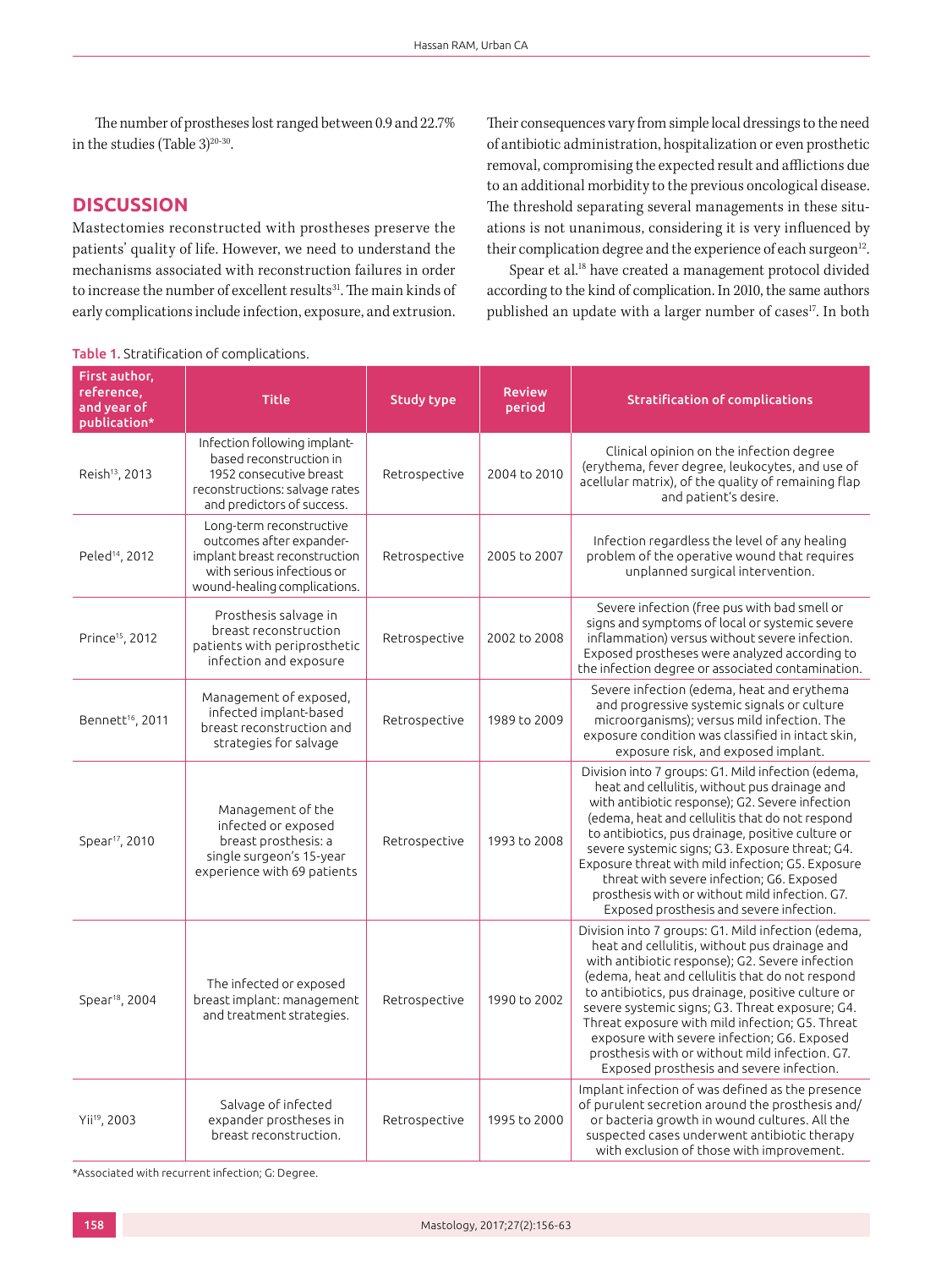studies, the complications were divided into seven groups based on the infection severity and the degree of prosthetic exposure. It presented the most precise management criteria of the reviewed studies. Stratification began with mild infection without prosthetic exposure and evolved to severe infection with exposed prosthetic, which was the only situation resulting in immediate removal of the device and reconstruction postponing. The use of specific management protocol by these authors was able to save the prostheses in 76.9% of the cases in the first publication and 64.4% in the second one. However, the case selection of authors included breast enlargement (aesthetics) surgeries, performed in the majority of the population in both studies, and the reconstruction with prosthesis (repair). It is known that complication incidences are different between these two kinds of surgery. Breast reconstructive surgeries with prosthesis have higher rates of complications (around 21%)32 if compared with breast enlargement surgeries of purely aesthetical nature, in which the rates vary from 1 to  $2\%^{33,34}$ . The study's "n" was not enough for a significant statistical analysis and varied from 1 to 8 patients per analyzed subgroup, with a total of 26 patients in the first study and 87 in the following one.

Reish et al.<sup>13</sup> have developed the study with the largest selection of cases, in which 1,952 patients who had their breasts

| First author,<br>reference, and year<br>of publication* | <b>Therapeutic Plan</b>                                                                                                                                                                                                                                                                                                                                                                                                                                                                                                                                                                          | <b>Rate of saved</b><br><i>implants</i>                                                                                       | <b>Factors associated with</b><br>failure $(p<0.05)$                                                 |
|---------------------------------------------------------|--------------------------------------------------------------------------------------------------------------------------------------------------------------------------------------------------------------------------------------------------------------------------------------------------------------------------------------------------------------------------------------------------------------------------------------------------------------------------------------------------------------------------------------------------------------------------------------------------|-------------------------------------------------------------------------------------------------------------------------------|------------------------------------------------------------------------------------------------------|
| Reish <sup>13</sup> , 2013                              | If the quality of the remaining skin was poor, then the<br>prosthesis was removed, the infection was controlled,<br>and late reconstruction was performed. Managements<br>to save the prosthesis include washing with antibiotics,<br>capsulectomy, change of device, and primary or combined<br>closure with muscular flap.                                                                                                                                                                                                                                                                     | 13 (72.2%)                                                                                                                    | Leukocytosis during<br>admission and cultures<br>with methicillin-resistant<br>Staphilococcus Aureus |
| Peled <sup>14</sup> , 2012                              | All the patients were candidate to one or more attempts of<br>salvage implants, unless they refused                                                                                                                                                                                                                                                                                                                                                                                                                                                                                              | 15 (62%)                                                                                                                      | Radiotherapy                                                                                         |
| Prince <sup>15</sup> , 2012                             | In patients with severe infection, the implant was removed.<br>In patients without severe infection, attempts of saving<br>the implant: antibiotics, cultures, prosthetic removal,<br>capsule curettage, site washing with 3 liters of physiological<br>solution and 3 liters containing antibiotics, placement of<br>new prostheses and drain, removal of the inviable skin and<br>closure according to each type of incision.                                                                                                                                                                  | 33 (76.7%)                                                                                                                    | Staphylococcus Epidermidis                                                                           |
| Bennett <sup>16</sup> , 2011                            | In patients with severe infection, the implant was removed.<br>In other situations, we tried to save the implant, which was<br>divided into four possible approaches: 1. Change of implant<br>and primary suture; 2. Change for a smaller implant and<br>primary suture; 3. Development of thoracoabdominal skin and<br>change of implant; 4. Great dorsal flat and implant change.                                                                                                                                                                                                              | 9(45%)                                                                                                                        | No factors associated with<br>failure were seen.                                                     |
| Spear <sup>17</sup> , 2010                              | G1: Antibiotic; G2: Antibiotic, capsulectomy, device<br>modification with possible site change; G3: Antibiotic,<br>coating with local tissues; G4: Antibiotics, capsulectomy,<br>debridement, washing, change of device, primary closure<br>and/or local flaps; G5: Antibiotics, in case of improvements,<br>G4 managements, in case of no improvements, prosthesis<br>removal; G6: Antibiotics, capsulectomy, debridement,<br>washing, change of device, primary closure and/or with local<br>flaps or implant removal; G7: Antibiotics, implant removal<br>and late reconstruction assessment. | $G1 = 34(100\%)$<br>$G2=8(30.8\%)$ ;<br>$G3=6(100\%)$ ;<br>$G4=2(66.7%)$ ;<br>$G5=2(40\%)$ ;<br>$G6=4(66.7%)$ ;<br>$G7=0(0%)$ | Staphylococcus Aureus in<br>cultures and radiotherapy*                                               |
| Spear <sup>18</sup> , 2004                              | G1: Antibiotic; G2: Antibiotic, capsulectomy, change<br>of device with possible site change; G3: Antibiotic,<br>coating with local tissues; G4: Antibiotics, capsulectomy,<br>debridement, washing, change of device, primary closure<br>and/or local flaps; G5: Antibiotics, in case of improvements,<br>G4 managements, in case of no improvements, prosthesis<br>removal; G6: Antibiotics, capsulectomy, debridement,<br>washing, change of device, primary closure and/or with local<br>flaps or implant removal; G7: Antibiotics, implant removal<br>and late reconstruction assessment.    | $G1 = 8(100\%)$ ,<br>$G2=2(50\%)$ ;<br>$G3=3(100\%)$ ;<br>G4=3 (100%);<br>$G5=0(0\%)$ ; $G6=4$<br>(80%); G7=0 (0%)            | Severe infection                                                                                     |
| Yii <sup>19</sup> , 2003                                | All the patients with suspicion of periprosthesis infection<br>who did not get better after using antibiotics were<br>candidates to attempting to use salvage implants, unless<br>they refused to.                                                                                                                                                                                                                                                                                                                                                                                               | 9(64%)                                                                                                                        | Staphylococcus Aureus<br>in cultures.                                                                |

#### Table 2. Synthesis of management protocols.

\*Associated with recurrent infection; G: Degree.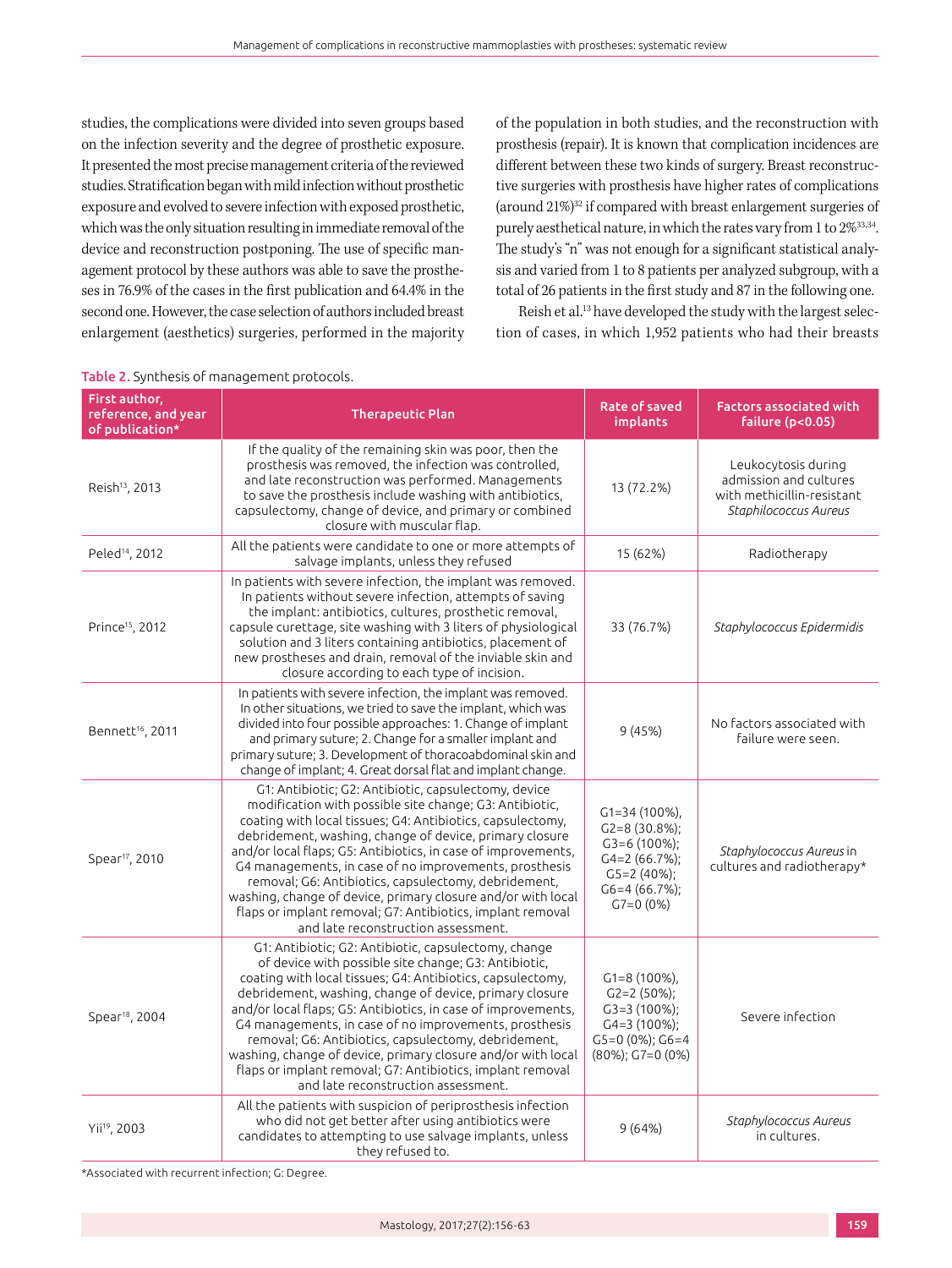| First author                                                                                            |      |                   | Review          | Amount of<br>patients                        |                                                                                                                                                                                                                                       | <b>Number</b><br>of lost | Factors associated with prosthesis                             |
|---------------------------------------------------------------------------------------------------------|------|-------------------|-----------------|----------------------------------------------|---------------------------------------------------------------------------------------------------------------------------------------------------------------------------------------------------------------------------------------|--------------------------|----------------------------------------------------------------|
| and reference                                                                                           | Year | <b>Study type</b> | <b>Period</b>   | reconstructed<br>with implant<br>or expander | Evaluated complications                                                                                                                                                                                                               | prosthesis<br>(%)        | loss(p<0.05)                                                   |
| Jagsi <sup>20</sup>                                                                                     | 2016 | Retrospective     | 1998 to 2007    | 3007                                         | New hospitalization in 30 days, operative wound<br>complications and infection.                                                                                                                                                       | 442 (14.7%)              | Radiotherapy                                                   |
| Wang <sup>21</sup>                                                                                      | 2016 | Retrospective     | 2006 to 2013    | 489                                          | intervention; infection was divided into those needing<br>oral, intravenous antibiotics or surgery; exposure of<br>Operative wound dehiscence that required surgical<br>expander/implant; expander/implant removal.                   | 33(4.3%)                 | Radiotherapy and axillary emptying                             |
| Kearney <sup>22</sup>                                                                                   | 2015 | Retrospective     | 2007 to 2013    | 210                                          | Complications of greater impacts including implant/<br>antibiotics; expander/implant removal (without<br>the need of surgery; cellulitis with the need of<br>expander removal; hematoma or seroma with<br>placement of a new device). | 26 (9.8%)                | Radiotherapy                                                   |
| Anker <sup>23</sup>                                                                                     | 2015 | Retrospective     | 1998 to 2009    | 218                                          | pain; necrosis, dehiscence and extrusion; infection;<br>Any complications requiring surgical intervention:<br>asymmetry, poor cosmetic result and contracture;<br>seroma or hematoma; papillary problems; and<br>disease recurrence.  | 20 (9%)*                 | Radiotherapy                                                   |
| Cordeiro <sup>24</sup>                                                                                  | 2014 | Retrospective     | 1998 to 2010    | 415                                          | Any complications resulting in implant loss: infection,<br>extrusion, contracture, seroma, deflation, cosmesis,<br>asymmetry and rippling.                                                                                            | $(7.5\%)**$<br>160       | Radiotherapy                                                   |
| Fischer <sup>25</sup>                                                                                   | 2013 | Retrospective     | 2005 to 2010    | 305<br>ጣ                                     | Perioperative complications (30 days): dehiscence,<br>infection (superficial or deep)                                                                                                                                                 | 85 (0.9%)                | Severe infection                                               |
| Petersen <sup>26</sup>                                                                                  | 2012 | Retrospective     | 2002 to 2009    | 141                                          | Epidermolysis (skin superficial necrosis), skin necrosis<br>(reaches the entire thickness), infection (clinical<br>diagnosis), prosthetic removal                                                                                     | 26 (12.5%)               | Age >44 years old and smoking                                  |
| Kobraei <sup>27</sup>                                                                                   | 2012 | Retrospective     | 2005 to 2010    | 102                                          | return to the operating room); smaller complications:<br>Greater complications (requiring hospitalization or<br>flap necrosis, hematoma, seroma, healing issues,<br>and infection.                                                    | 22 (14%)                 | Radiotherapy                                                   |
| Cowen <sup>28</sup>                                                                                     | 2010 | Prospective       | 1998 to 2006    | 141                                          | Any complications requiring other surgical intervention.                                                                                                                                                                              | 32 (22.7%)               | tumor and lymph node condition<br>Smoking, initial size of the |
| Radovanovic <sup>29</sup>                                                                               | 2010 | Prospective       | 2004 to<br>2008 | 205                                          | cm, infection requiring intravenous antibiotics; lower<br>Greater complications: necrosis of flap larger than 2<br>infection that may be treated with oral antibiotics.<br>complications: necrosis of flap smaller than 2 cm,         | 12(5.6%)                 | Experience of surgeons                                         |
| Woerdeman <sup>30</sup>                                                                                 | 2006 | Retrospective     | 1996 to 2000    | 120                                          | Seroma, hematoma, skin issue or infection. Divided<br>into greater (in case of prosthesis loss) or smaller<br>complications.                                                                                                          | 19 (11%)                 | Experience of surgeons                                         |
| $*$ Data taken after analysis of the article: $*$ bata regarding the period before the expander change. |      |                   |                 |                                              |                                                                                                                                                                                                                                       |                          |                                                                |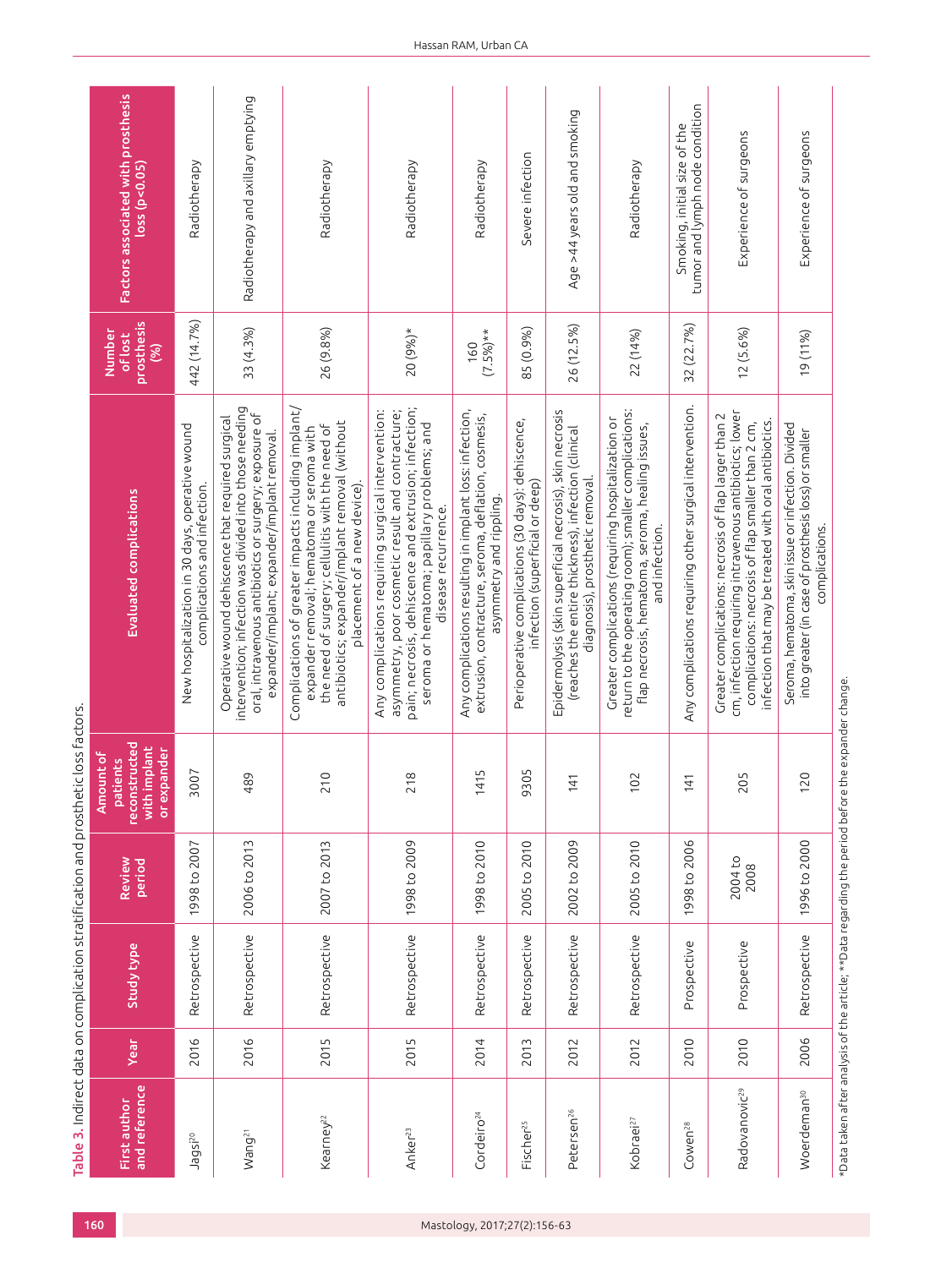reconstructed with prosthesis were retrospectively evaluated. The progression of complications followed the:

- clinical opinion on the infection severity;
- evaluation of the remaining tissue; and
- patient's desire on trying to keep their prosthesis.

Based on the conducts outlined in the study (Table 1), only if the skin quality remained poor, the prosthesis would not to be saved. The rate of overall complication of this study was 5.1%. There has been success among the attempts to preserve the implants in 72.2% of the complicated cases.

Peled et al.<sup>14</sup> defined the complications of patients as any infection or problem in the operative wound which required surgical intervention. Based on this situation, the initial management plan was to try and save the prosthesis in all the cases, provided the patient would not refuse it. Of the 29 patients presenting complications with indication for surgical intervention, 5 underwent a reconstructive surgery with abdominal flap, and only 24 cases had the intent to save the prosthesis; of which 15 were successful (62.5%). Yii and Khoo<sup>19</sup> applied similar criteria in 17 cases, of which 3 patients refused the conduct and 14 were approached with the objective of saving the prosthesis; 9 of them (64%) were successful. Although the rates of saved prostheses in these two studies were lower than those of other ones, the complication criterion was more restricted and only the most severe patients were chosen, considering that cases with conservative management did not enter the selection. The managements established by these authors are simple, considering that all the cases are indicative of saved prosthesis. Therefore, they are objective and have great reproducibility, in addition to being challenging, once that for several decades, on an imminent risk situation, the irrefutable procedure was to remove the prosthesis<sup>35</sup>.

For Prince et al.<sup>15</sup>, cases of severe infection (pus associated with signs of local or systemic severe inflammation) consisted in the only situation where there was not an attempt of saving the prosthesis. Among the 60 patients with complications and indication of surgical approach, 43 received recommendations for trying to save the prosthesis. Success was achieved in 76.7% of these cases. Indications for surgical intervention were similar to those presented in the study of Peled et al.<sup>14</sup>. However, in Prince et al.15, removing the most severe cases presented higher rates of saved prostheses. Stratification of postoperative complications, in Bennet et al.<sup>16</sup>, is similar to Prince et al.<sup>15</sup> and Peled et al.<sup>14</sup>, in which the management of severe infection cases consisted in prosthetic removal and late reconstruction. In the other cases, there was an attempt to save the prostheses, with or without the support of myocutaneous flaps, depending on the quality of the remaining skin. Of the 68 patients with complications, 45 of them underwent immediate removal of the prosthesis, 3 underwent immediate reconstructive surgery with autologous tissue, and 20 underwent an attempt to save the implant, of which only 9 (45%) cases were successful. The rates of saved prostheses showed in these seven studies do not allow establishing means or comparative analyses, considering they refer to different stratifications of specific complications and managements of each team.

Three of the seven studies with direct data presented positive Gram-bacteria of the skin as a statistically significant factor of non-success among the attempts of saving the prostheses<sup>13,15,19</sup>, and *Staphylococcus Aureus* was the most responsible one for it. Radiotherapy appears in second place as the cause of implant loss. Spear and Seruya<sup>17</sup> concluded that both the presence of S. Aureus in wound culture and radiotherapy were associated with recurrent infection and prosthetic exposure, without impact on the rate of saved prostheses. Agreement on the adversities of reconstruction with prostheses has not yet been achieved, whether due to the heterogeneity of managements, whether by the selection of cases; therefore, we need prospective studies with higher "n", as well as uniform and reproducible managements.

Reconstruction of breasts that had undergone radiotherapy still remains a great challenge. Among the studies with indirect data analysis, radiotherapy was the main factor associated with implant loss, which was shown in seven papers<sup>20-24,27,30</sup>. According to a metanalysis published in 2015, the relative risk of reconstructive surgery failure in irradiated patients is 2.58 (95% confidence interval – 95%CI 1.86–3.57). The main management to minimize this situation is the reconstructive surgery with autologous tissue alone or together with prosthesis, thus decreasing such risk in 92 and 72%, respectively $36$ .

#### **CONCLUSION**

Breast reconstructions with the use of prostheses have high rates of complications and therefore increase the relevance of researches that might help defining and improving managements in these situations. Among the several existing management protocols, there is not an agreement between the authors; therefore, the choice for the most adequate procedure remains a challenge.

# **REFERENCES**

- 1. Veronesi U, Saccozzi R, Delvecchio M, Banfi A, Clemente C, De Lena M, et al. Comparing radical-mastectomy with quadrantectomy, axillary dissection, and radiotherapy in patients with small cancers of the breast. N Engl J Med. 1981;305:6-11.
- 2. Fisher B, Anderson S, Bryant J, Margolese RG, Deutsch M, Fisher ER, et al. Twenty-year follow-up of a randomized trial comparing total mastectomy, lumpectomy, and lumpectomy plus irradiation for the treatment of invasive breast cancer. N Engl J Med. 2002;347:1233-41.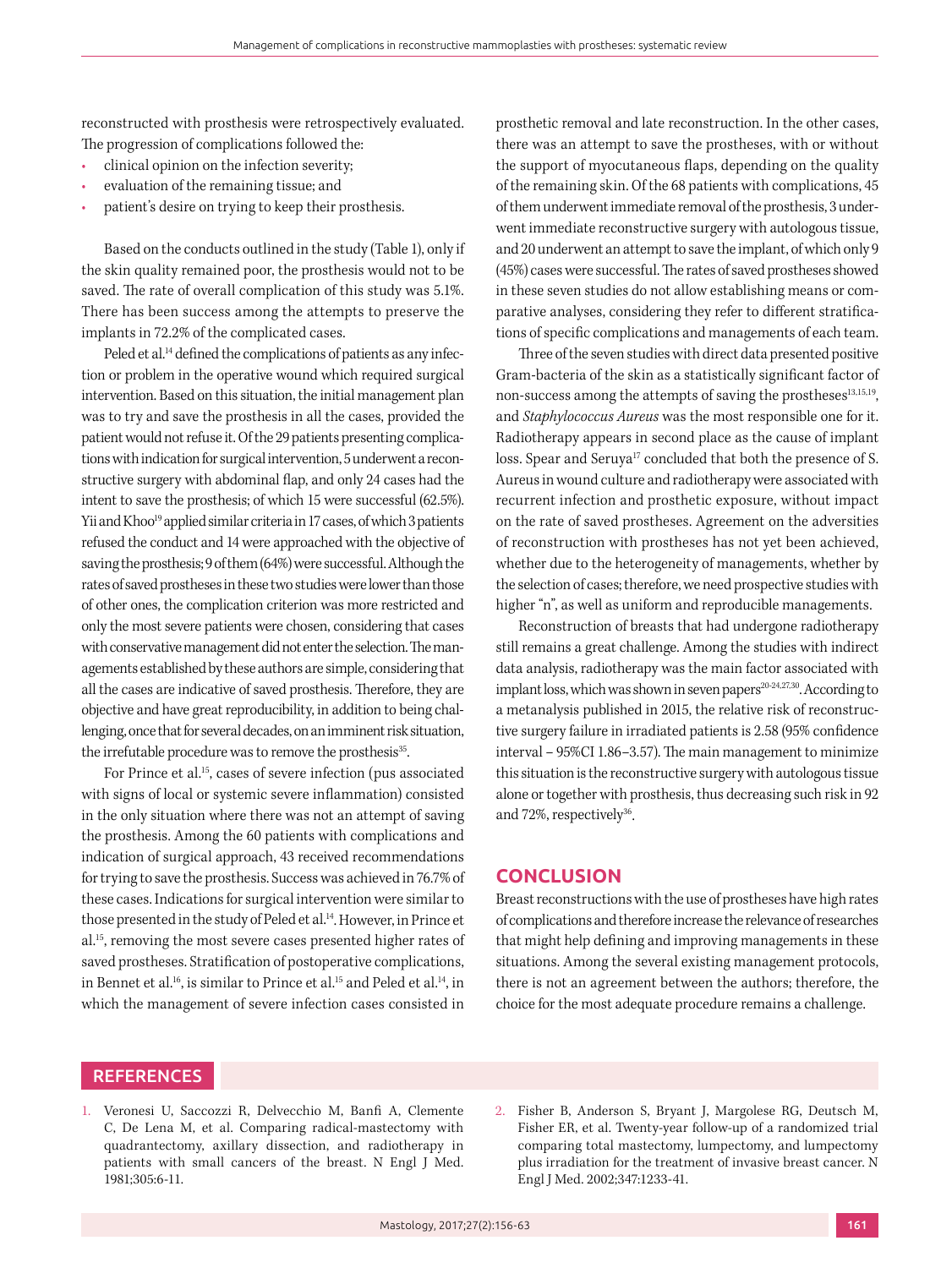- 3. Fischer JP, Wes AM, Tuggle CT, Nelson JA, Tchou JC, Serletti JM, et al. Mastectomy with or without immediate implant reconstruction has similar 30-day perioperative outcomes. J Plast Reconstr Aesthet Surg. 2014 Nov;67(11):1515-22.
- 4. Baker JL, Mailey B, Tokin CA, Blair SL, Wallace AM. Postmastectomy reconstruction is associated with improved survival in patients with invasive breast cancer: a singleinstitution study. Am Surg. 2013 Oct;79(10):977-81.
- 5. Cordeiro PG, McCarthy CM. A single surgeon's 12 year experience with tissue expander/implant breast reconstruction: part I. A prospective analysis of early complications. Plast Reconstr Surg. 2006 Sep 15;118(4):825-31.
- 6. Masoomi H, Paydar KZ, Evans GR, Tan E, Lane KT, Wirth GAA. Does immediate tissue expander placement increase immediate postoperative complications in patients with breast cancer? Am Surg. 2015 Feb;81(2):143-9.
- 7. Albornoz CR, Bach PB, Mehrara BJ, Disa JJ, Pusic AL, McCarthy CM, et al. A paradigm shift in U.S. Breast reconstruction: increasing implant rates. Plast Reconstr Surg. 2013 Jan;131(1):15-23.
- 8. McCarthy CM, Klassen AF, Cano SJ, Scott A, Vanlaeken N, Lennox PA, et al. Patient satisfaction with postmastectomy breast reconstruction: a comparison of saline and silicone implants. Cancer. 2010 Dec 15;116(24):5584-91.
- 9. Alderman AK, Wilkins EG, Lowery JC, Kim M, Davis JA. Determinants of patient satisfaction in postmastectomy breast reconstruction. Plast Reconstr Surg. 2000 Sep;106(4):769-76.
- 10. Singh N, Reaven NL, Funk SE. Immediate 1-stage vs. tissue expander postmastectomy implant breast reconstructions: a retrospective real-world comparison over 18 months. J Plast Reconstr Aesthet Surg. 2012 Jul;65(7):917-23.
- 11. Damen TH, Wei W, Mureau MA, Tjong-Joe-Wai R, Hofer SO, Essink-Bot ML, et al. Medium-term cost analysis of breast reconstructions in a single Dutch centre: a comparison of implants, implants preceded by tissue expansion, LD transpositions and DIEP flaps. J Plast Reconstr Aesthet Surg. 2011 Aug;64(8):1043-53.
- 12. Kim SW, Lee HK, Kang SM, Kang TH, Yoon CS, Ko SS, et al. Short-term outcomes of immediate breast reconstruction using an implant or tissue expander after mastectomy in breast cancer patients. Breast Cancer. 2016 Mar;23(2):279-85.
- 13. Reish RG, Damjanovic B, Austen WG Jr., Winograd J, Liao EC, Cetrulo CL, et al. Infection following implant-based reconstruction in 1952 consecutive breast reconstructions: salvage rates and predictors of success. Plast Reconstr Surg. 2013 Jun;131(6):1223-30.
- 14. Peled AW, Stover AC, Foster RD, McGrath MH, Hwang ES. Long-term reconstructive outcomes after expander-implant breast reconstruction with serious infectious or woundhealing complications. Ann Plast Surg. 2012 Apr;68(4):369-73.
- 15. Prince MD, Suber JS, Aya-Ay ML, Cone JD Jr., Greene JN, Smith DJ Jr., et al. Prosthesis salvage in breast reconstruction patients with periprosthetic infection and exposure. Plast Reconstr Surg. 2012 Jan;129(1):42-8.
- 16. Bennett SP, Fitoussi AD, Berry MG, Couturaud B, Salmon RJ. Management of exposed, infected implant-based breast reconstruction and strategies for salvage. J Plast Reconstr Aesthet Surg. 2011 Oct;64(10):1270-7.
- 17. Spear SL, Seruya M. Management of the infected or exposed breast prosthesis: a single surgeon's 15-year experience with 69 patients. Plast Reconstr Surg. 2010 Apr;125(4):1074-84.
- 18. Spear SL, Howard MA, Boehmler JH, Ducic I, Low M, Abbruzzesse MR. The infected or exposed breast implant: management and treatment strategies. Plast Reconstr Surg. 2004 May;113(6):1634-44.
- 19. Yii NW, Khoo CT. Salvage of infected expander prostheses in breast reconstruction. Plast Reconstr Surg. 2003 Mar;111(3):1087-92.
- 20. Jagsi R, Jiang J, Momoh AO, Alderman A, Giordano SH, Buchholz TA, et al. Complications after mastectomy and immediate breast reconstruction for breast cancer: a claimsbased analysis. Ann Surg. 2016 Feb;263(2):219-27.
- 21. Wang F, Peled AW, Chin R, Fowble B, Alvarado M, Ewing C, et al. The impact of radiation therapy, lymph node dissection, and hormonal therapy on outcomes of tissue expander-implant exchange in prosthetic breast reconstruction. Plast Reconstr Surg. 2016 Jan;137(1):1-9.
- 22. Kearney AM, Brown MS, Soltanian HT. Timing of radiation and outcomes in implant-based breast reconstruction. J Plast Reconstr Aesthet Surg. 2015 Dec;68(12):1719-26.
- 23. Anker CJ, Hymas RV, Ahluwalia R, Kokeny KE, Avizonis V, Boucher KM, et al. The effect of radiation on complication rates and patient satisfaction in breast reconstruction using temporary tissue expanders and permanent implants. Breast J. 2015 May-Jun;21(3):233-40.
- 24. Cordeiro PG, Albornoz CR, McCormick B, Hu Q, Van Zee K. The impact of postmastectomy radiotherapy on two-stage implant breast reconstruction: an analysis of long-term surgical outcomes, aesthetic results, and satisfaction over 13 years. Plast Reconstr Surg. 2014 Oct;134(4):588-95.
- 25. Fischer JP, Nelson JA, Serletti JM, Wu LC. Peri-operative risk factors associated with early tissue expander (TE) loss following immediate breast reconstruction (IBR): a review of 9305 patients from the 2005-2010 ACS-NSQIP datasets. J Plast Reconstr Aesthet Surg. 2013 Nov;66(11):1504-12.
- 26. Petersen A, Eftekhari AL, Damsgaard TE. Immediate breast reconstruction: a retrospective study with emphasis on complications and risk factors. J Plast Surg Hand Surg. 2012 Oct;46(5):344-8.
- 27. Kobraei EM, Nimtz J, Wong L, Buseman J, Kemper P, Wright H, et al. Risk factors for adverse outcome following skin-sparing mastectomy and immediate prosthetic reconstruction. Plast Reconstr Surg. 2012 Feb;129(2):234e-41e.
- 28. Cowen D, Gross E, Rouannet P, Teissier E, Ellis S, Resbeut M, et al. Immediate post-mastectomy breast reconstruction followed by radiotherapy: risk factors for complications. Breast Cancer Res Treat. 2010 Jun;121(3):627-34.
- 29. Radovanovic Z, Radovanovic D, Golubovic A, Ivkovic-Kapicl T, Bokorov B, Mandic A. Early complications after nipplesparing mastectomy and immediate breast reconstruction with silicone prosthesis: results of 214 procedures. Scand J Surg. 2010;99(3):115-8.